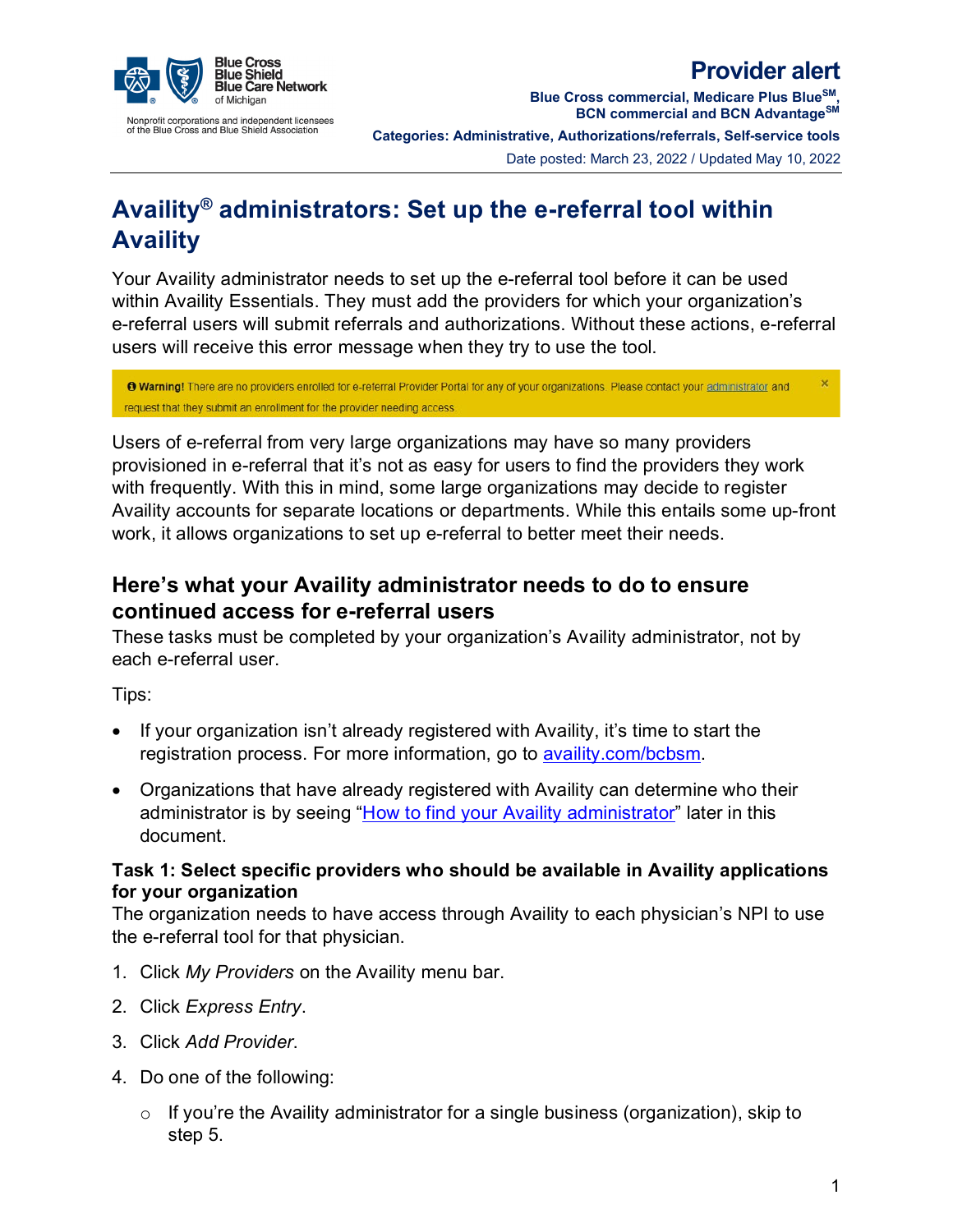

**Blue Cross commercial, Medicare Plus BlueSM, BCN commercial and BCN AdvantageSM Categories: Administrative, Authorizations/referrals, Self-service tools** Date posted: March 23, 2022 / Updated May 10, 2022

- $\circ$  If you're the Availity administrator of multiple businesses (organizations), select the organization to which the user is assigned whose account you want to manage.
- 5. Type in the provider's NPI, then click *Add Provider*.

#### **Task 2: Select the specific providers for whom e-referral users can submit referral and authorization requests**

- 1. Click *Payer Spaces* on the Availity menu bar.
- 2. Click the BCBSM and BCN logo to open the Applications tab within the Blue Cross and BCN payer space.
- 3. Click *Additional Security Maintenance — Blue Cross/BCN.*
- 4. Click the *e-referral Provisioning* option.
- 5. Do one of the following:
	- $\circ$  If you're the Availity administrator for a single business (organization), skip to step 6.
	- $\circ$  If you're the Availity administrator of multiple businesses (organizations), select an organization from the *Organization* drop-down list.
- 6. From the *Select Provider(s)* drop-down list, select up to 10 providers for whom your e-referral users will need to request referrals and authorizations within the e-referral tool.
- 7. Click *Submit Request*.

The request is processed automatically.

You can check the results of your request by clicking the *History* tab. You can filter to view only actions related to in-state e-referral access.

The results of your access request will be noted in the *Status* column as either Approved or Withdrawn. The Withdrawn status indicates the provider is no longer needed in your organization's e-referral access and can be removed — for example, the provider has transferred to another office or organization.

To add more than 10 providers, click the New Request tab, then the *e-referral Provisioning* option. From the *Select Provider(s)* drop-down list, select your additional providers (limit 10) and click *Submit Request*. Repeat this process until you've added all your providers.